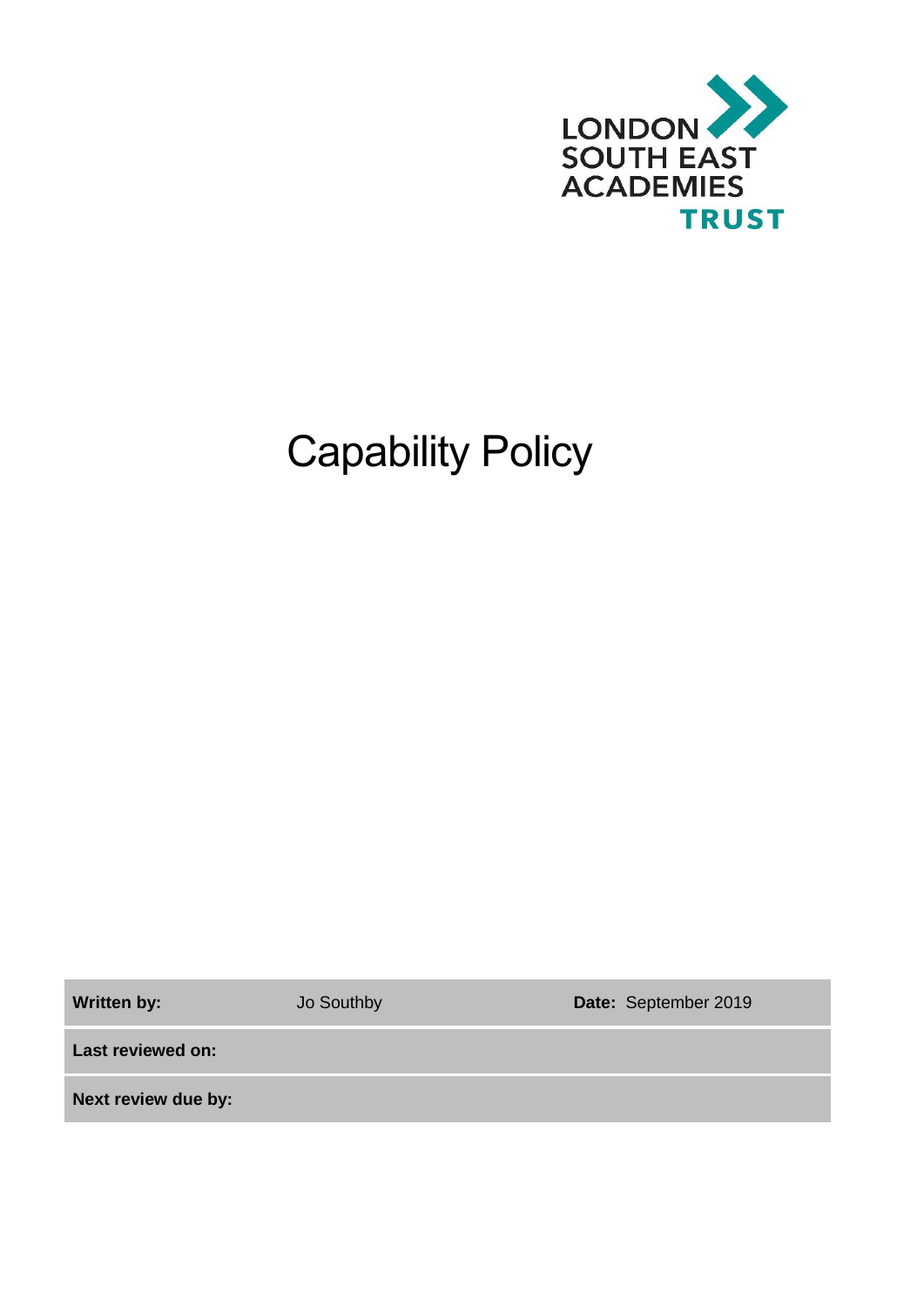# **CONTENTS**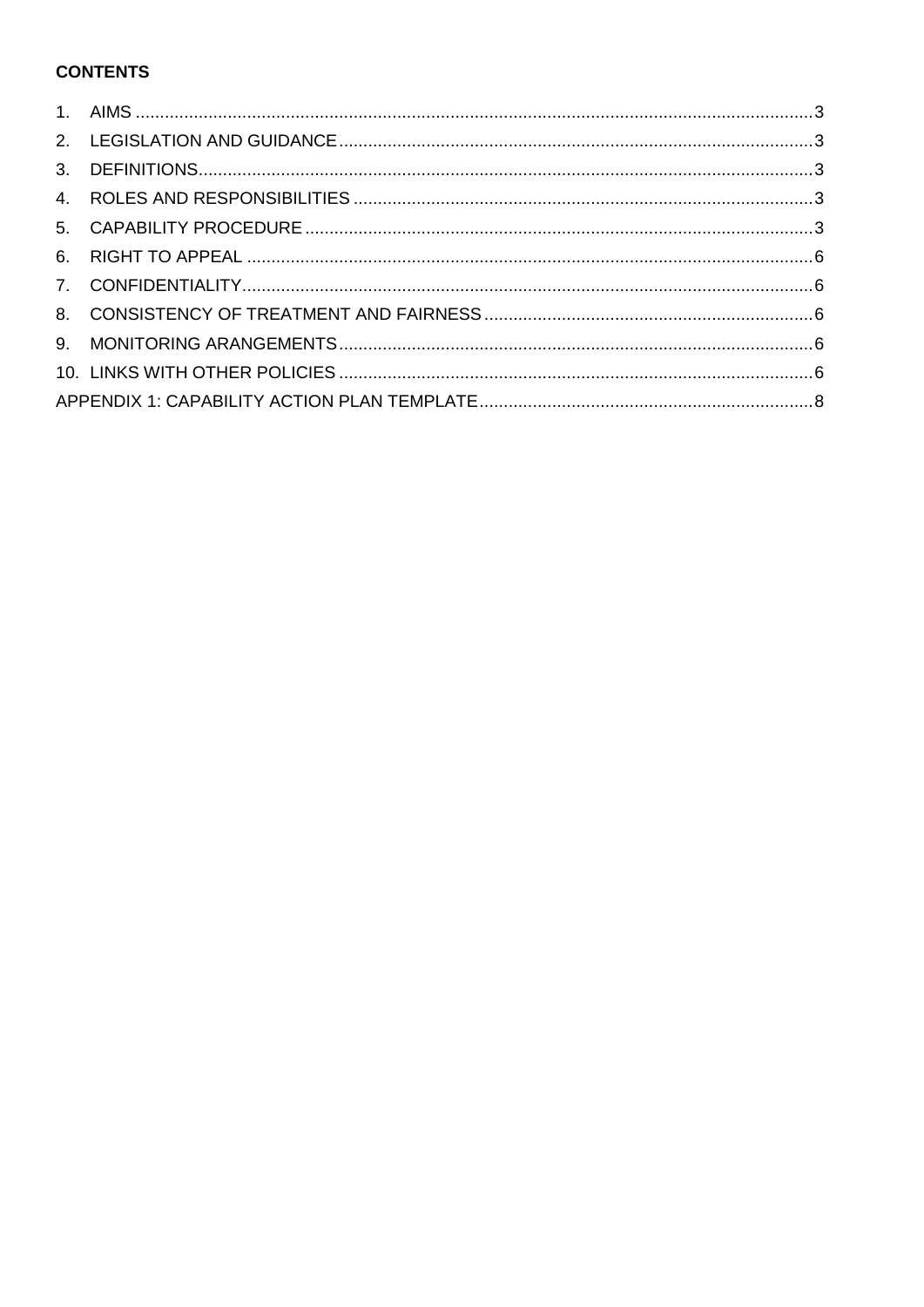# **CAPABILITY POLICY**

## <span id="page-2-0"></span>**1. AIMS**

The aim of our capability of staff policy is to set out a clear and consistent process for when any member of staff falls below the levels of competence expected of them, as set out in the relevant professional standards, job descriptions and overall performance expectations.

# <span id="page-2-1"></span>**2. LEGISLATION AND GUIDANCE**

This policy is based on the [Department for Education's model policy and guidance,](https://www.gov.uk/government/uploads/system/uploads/attachment_data/file/282598/Teacher_appraisal_and_capability.pdf) and the [Acas code](http://www.acas.org.uk/media/pdf/f/m/Acas-Code-of-Practice-1-on-disciplinary-and-grievance-procedures.pdf)  [of practice on disciplinary and grievance procedures.](http://www.acas.org.uk/media/pdf/f/m/Acas-Code-of-Practice-1-on-disciplinary-and-grievance-procedures.pdf)

When carrying out capability procedures, we will ensure we abide by the [Equality Act 2010.](http://www.legislation.gov.uk/ukpga/2010/15/contents?)

This policy also complies with our funding agreement and articles of association.

## <span id="page-2-2"></span>**3. DEFINITIONS**

**Lack of capability** is defined as:

• A staff member failing to perform their role at the level of competence expected of them and that their job requires as outlined in their Job Description and / or communicated standards.

References to **'staff'** include the headteacher, teachers and support staff, unless indicated otherwise.

## <span id="page-2-3"></span>**4. ROLES AND RESPONSIBILITIES**

Where the member of staff subject to the procedure is the Executive Head Teacher, the CEO alongside the Chair of Governors will be responsible for co-ordinating the procedure.

Where the member of staff subject to the procedure is not the Executive Headteacher, the Executive Head Teacher will be responsible for coordinating the process where senior leadership staff are involved but the responsibility will lie with Heads of School / Service for all other staff.

Where appropriate, other members of staff may be asked to provide additional support to the teacher or to assist in monitoring the effectiveness of the policy. Where this happens, responsibilities will be made clear in advance.

## <span id="page-2-4"></span>**5. CAPABILITY PROCEDURE**

Performance is monitored on a day-to-day basis by line managers. This is through daily communication by line managers operationally, through formal monitoring processes and 1:1 meetings with line managers.

Capability procedures will begin when line management support, the appraisal process and Personal Support or Intervention Plans (PIPs) have been unable to bring about satisfactory performance or improvements in the staff member's work.

An informal period of support, put in place and monitored by the line manager, will have been in place before capability procedures are triggered (see above – PIPs). Evidence of this will be available before the process begins.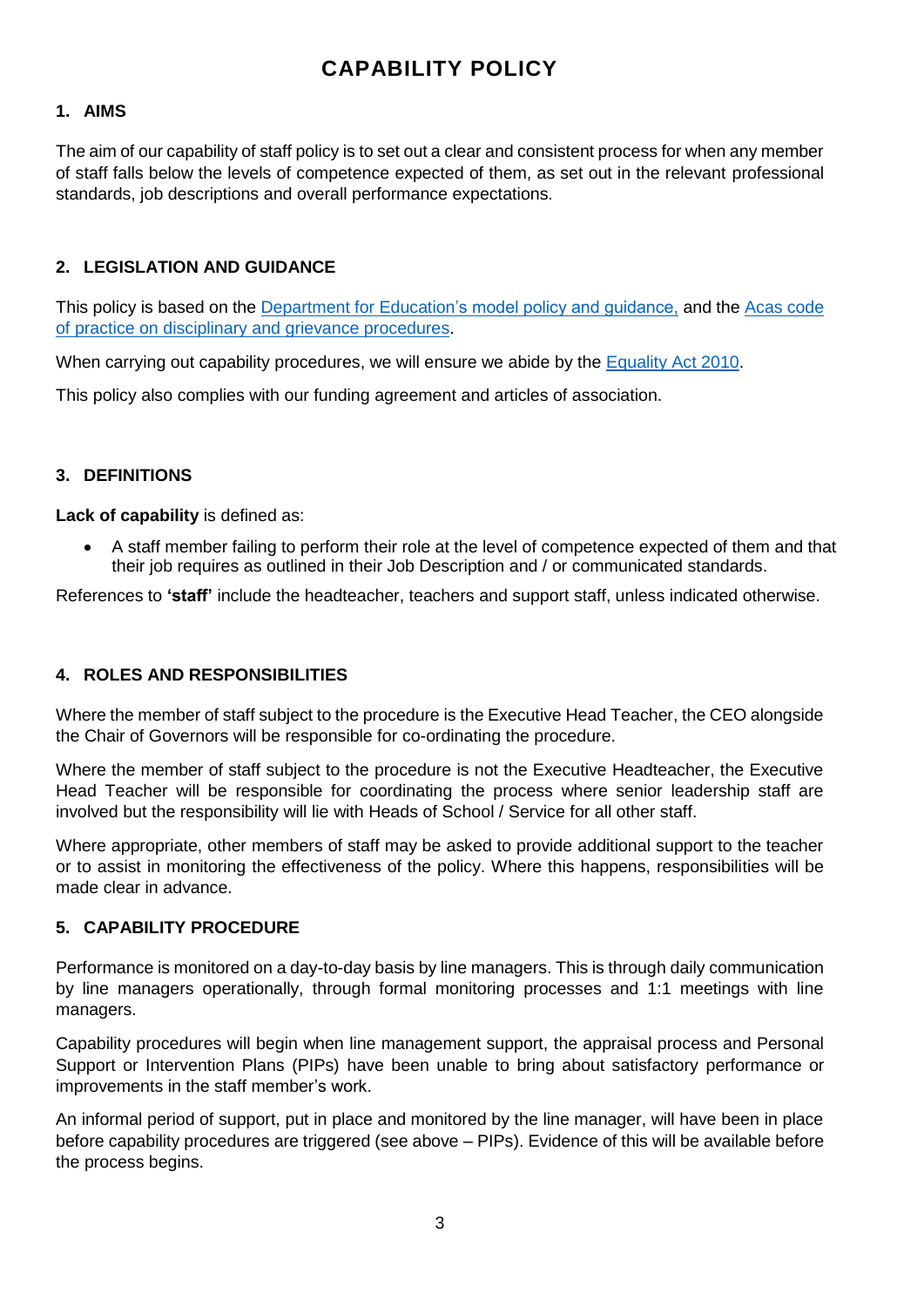# **5.1. Formal Capability Meeting**

At least 5 working days' notice will be given of the formal capability meeting, and will explain:

- The concerns about performance and possible consequences
- Any written evidence
- The time and place of the meeting
- That the staff member has the right to be accompanied by a work colleague or trade union representative

It will be conducted by the Head of School or Service for all staff with the exception of senior staff where the Executive Head Teacher will conduct the meeting. For Executive Head Teachers, the CEO and Chair of Governors will oversee the process.

The purpose of the meeting is to establish the facts, and to allow the staff member to respond to the concerns and make relevant representations.

#### **5.1.1. Possible Outcomes**

The meeting may establish that there are no grounds to pursue the capability issue. In this case, the procedure will come to an end and the issues will continue to be addressed through the appraisal process.

The meeting may be adjourned if further investigation is needed, or if more time is needed to consider additional information presented.

If the meeting continues, the person conducting the meeting will:

- Explain the expected standards that are not being met based on the teacher's standards, career stage expectations and/or job description.
- Give clear guidance on the standard of performance needed to end the procedures
- Explain the support available to help the staff member improve their performance
- Set out the timetable for improvement and explain how performance will be monitored and reviewed
- Warn the staff member that failure to improve within this timetable could lead to dismissal

#### **5.1.2. After the Meeting**

The staff member will be sent formal meeting notes. If a formal warning has been issued, the staff member will also receive:

- A written record of the bullet points above
- Information about the timing and handling of the review stage
- Information about the procedure and time limits for appealing against the warning

## **5.2. Monitoring and Review Period**

A performance monitoring and review period consisting of formal monitoring guidance and support will follow the formal capability meeting.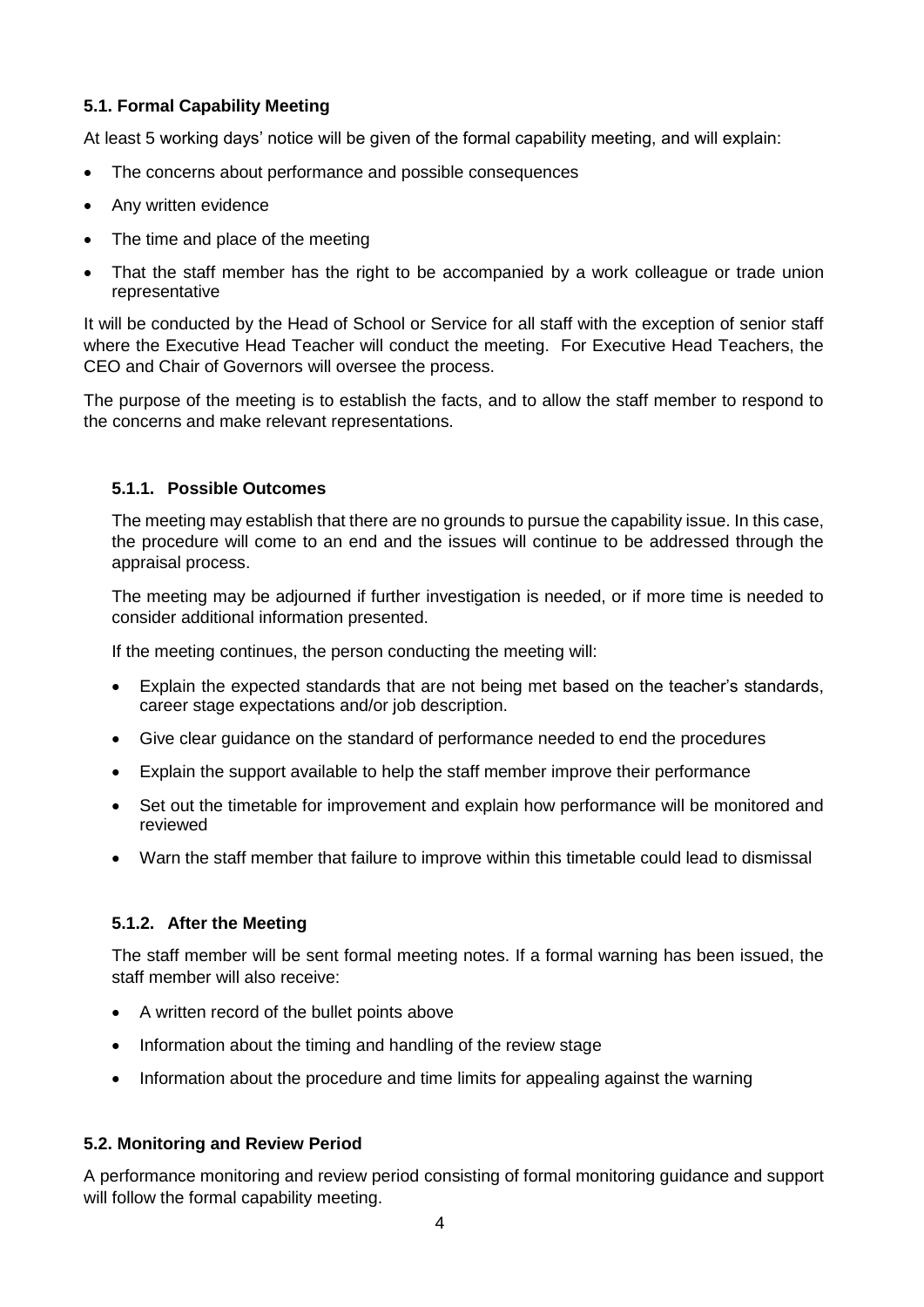The member of staff will be invited to a formal review meeting, unless they were issued with a final written warning, in which case they will be invited to a decision meeting (see 5.4, below).

## **5.3. Formal Review Meeting**

At least 5 working days' notice will be given of the formal review meeting, and will explain:

- The time and place of the meeting
- That the staff member has the right to be accompanied by a work colleague or trade union representative

If the person conducting the meeting is satisfied that the staff member has made sufficient improvement, the capability procedure will cease and the appraisal process will re-start.

In other cases:

- If some progress has been made and there is confidence that more is likely, it may be appropriate to extend the monitoring and review period
- If no, or insufficient improvement has been made during the monitoring and review period, the staff member will receive a final written warning

Notes will be taken of formal meetings and a copy sent to the member of staff.

The final written warning will mirror any previous warnings that have been issued. Where a final warning is issued, the member of staff will be informed in writing that failure to achieve an acceptable standard of performance within the set timescale may result in dismissal. They will be given information about the further monitoring and review period, the procedure and time limits for appealing against the final warning. The staff member will be invited to a decision meeting.

## **5.4. Decision Meeting**

At least 5 working days' notice will be given of the decision meeting, and will explain:

- The time and place of the meeting
- That the staff member has the right to be accompanied by a work colleague or trade union representative

If an acceptable standard of performance has now been achieved, the capability procedure will end and the appraisal process will re-start.

If the staff member's performance does not improve to a sufficient standard, a decision, or recommendation to the governing board, may be made that the staff member should be dismissed or required to cease working at the school.

The staff member will be informed as soon as possible of:

- The reasons for the dismissal
- The date on which the employment contract will end
- The appropriate period of notice
- Their right of appeal

#### **5.5. Dismissal**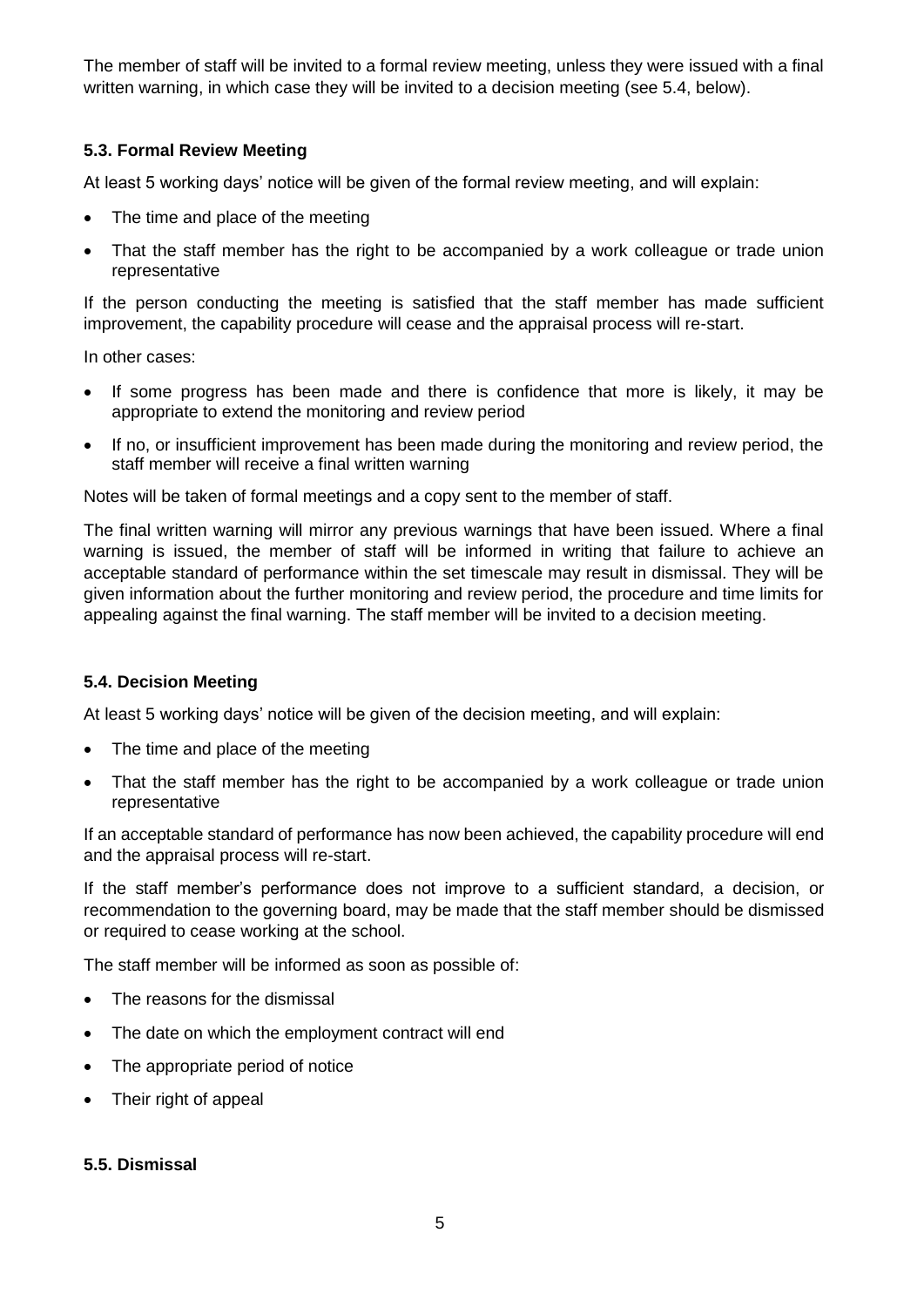The power to decide that members of staff should no longer work at this school has been delegated to the Executive Head Teacher with the CEO and Chairs of the Trust Board and Chair of the Governing Body being the responsible body where the decision relates to the Executive Head Teacher.

Once the decision to dismiss has been taken, the Executive Head Teacher will dismiss the staff member with notice.

#### <span id="page-5-0"></span>**6. RIGHT TO APPEAL**

If a staff member feels that a decision to dismiss them is wrong or unjust, they may appeal in writing against the decision within 10 working days of the decision, setting out at the same time the grounds for appeal.

Appeals will be heard without unreasonable delay and at an agreed time and place. The same arrangements for notification and statutory right to be accompanied will apply as with formal capability and review meetings. Notes will be taken and a copy sent to the staff member.

The appeal will be dealt with impartially and by senior leaders or governors who have not previously been involved in the case.

The staff member will be informed in writing of the results of the appeal hearing within 5 working days.

#### <span id="page-5-1"></span>**7. CONFIDENTIALITY**

The capability processes will be treated with confidentiality. However, the desire for confidentiality does not override the need for the Executive Head Teacher and governing board to quality assure the operation and effectiveness of the system.

#### <span id="page-5-2"></span>**8. CONSISTENCY OF TREATMENT AND FAIRNESS**

The governing board is committed to ensuring consistency of treatment and fairness. It will abide by all relevant equality legislation, including the duty to make reasonable adjustments where these are deemed either necessary or appropriate.

The governing board is aware of the guidance and provisions of the Equality Act 2010.

#### <span id="page-5-3"></span>**9. MONITORING ARANGEMENTS**

The effectiveness of this policy will be monitored by the Executive Headteacher and the Trust Board.

This policy will be reviewed every 3 years, but can be revised as needed.

This policy will be approved by the Trust Board.

#### <span id="page-5-4"></span>**10. LINKS WITH OTHER POLICIES**

This policy links to our policies on:

Staff code of conduct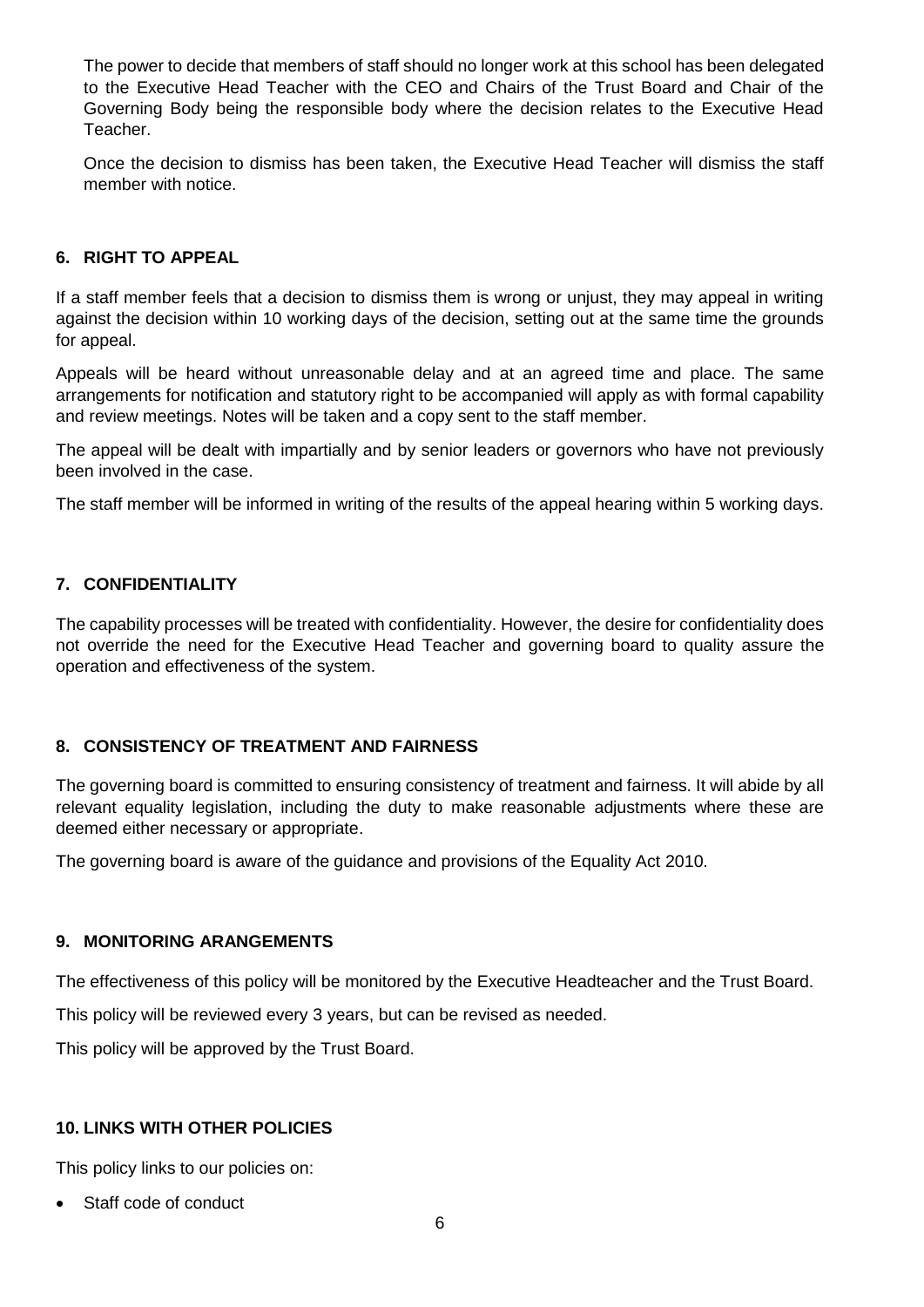- Teachers' appraisal
- Staff grievance procedures
- Staff disciplinary procedures
- Equality information and objectives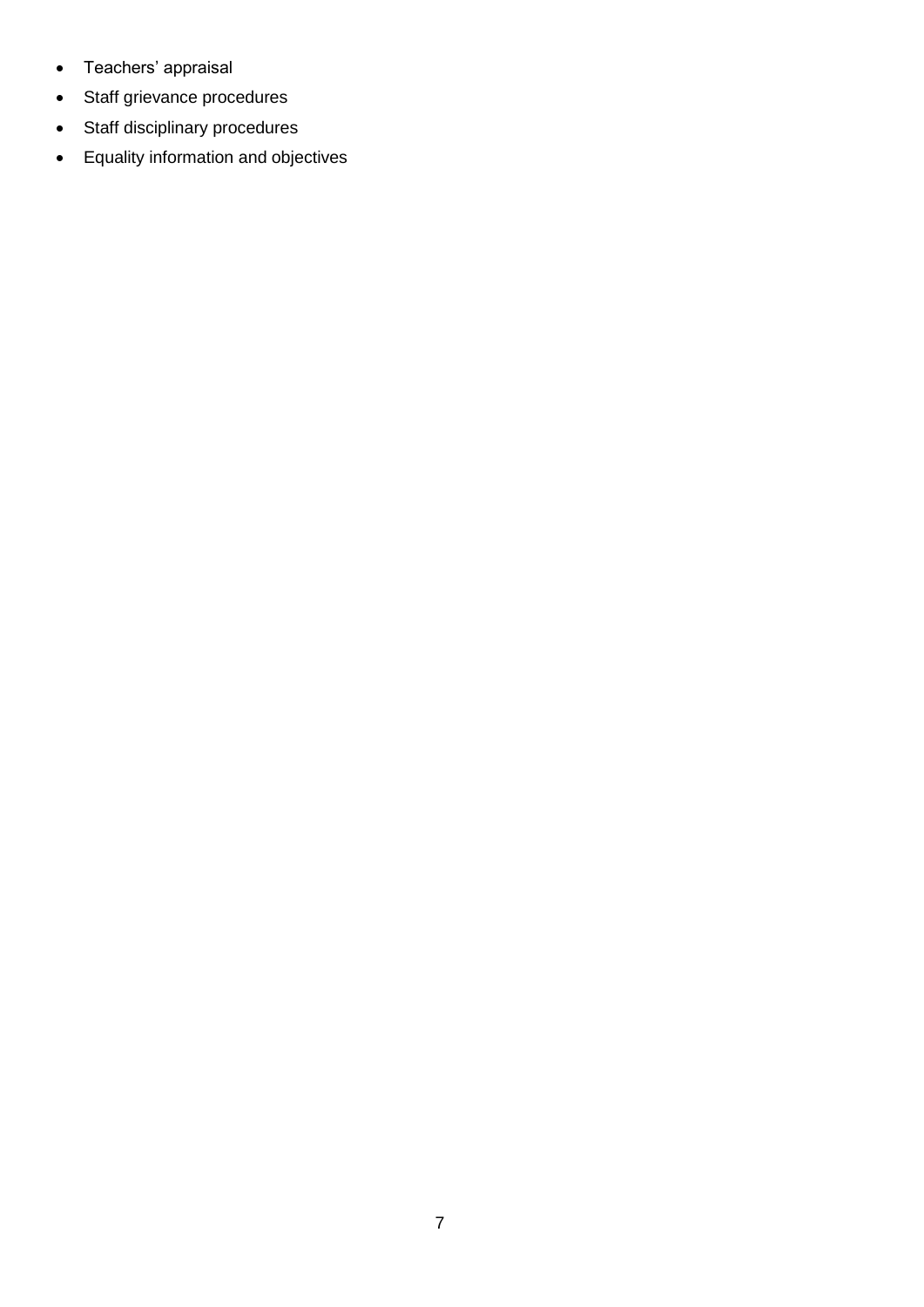#### <span id="page-7-0"></span>**APPENDIX 1: CAPABILITY ACTION PLAN TEMPLATE**

This template can be used as part of the process of supporting a teacher who is underperforming. It records the outcomes of the initial capability meeting, where targets and timescales are set and agreed.

Where possible, the objectives should be linked to the relevant professional standards, appropriate to the career experience of the member of staff concerned.

| Name of staff member | Name of Reviewer | Date of meeting |
|----------------------|------------------|-----------------|
|                      |                  |                 |

| Objective 1:                                                     |                                |                                                  |
|------------------------------------------------------------------|--------------------------------|--------------------------------------------------|
| <b>Professional standard(s)</b><br>that the objective relates to | <b>Success criteria</b>        | <b>Evidence to be used to</b><br>assess progress |
|                                                                  |                                |                                                  |
|                                                                  |                                |                                                  |
| Support/resources to be provided                                 | <b>Monitoring arrangements</b> | <b>Review date</b>                               |
|                                                                  |                                |                                                  |
|                                                                  |                                |                                                  |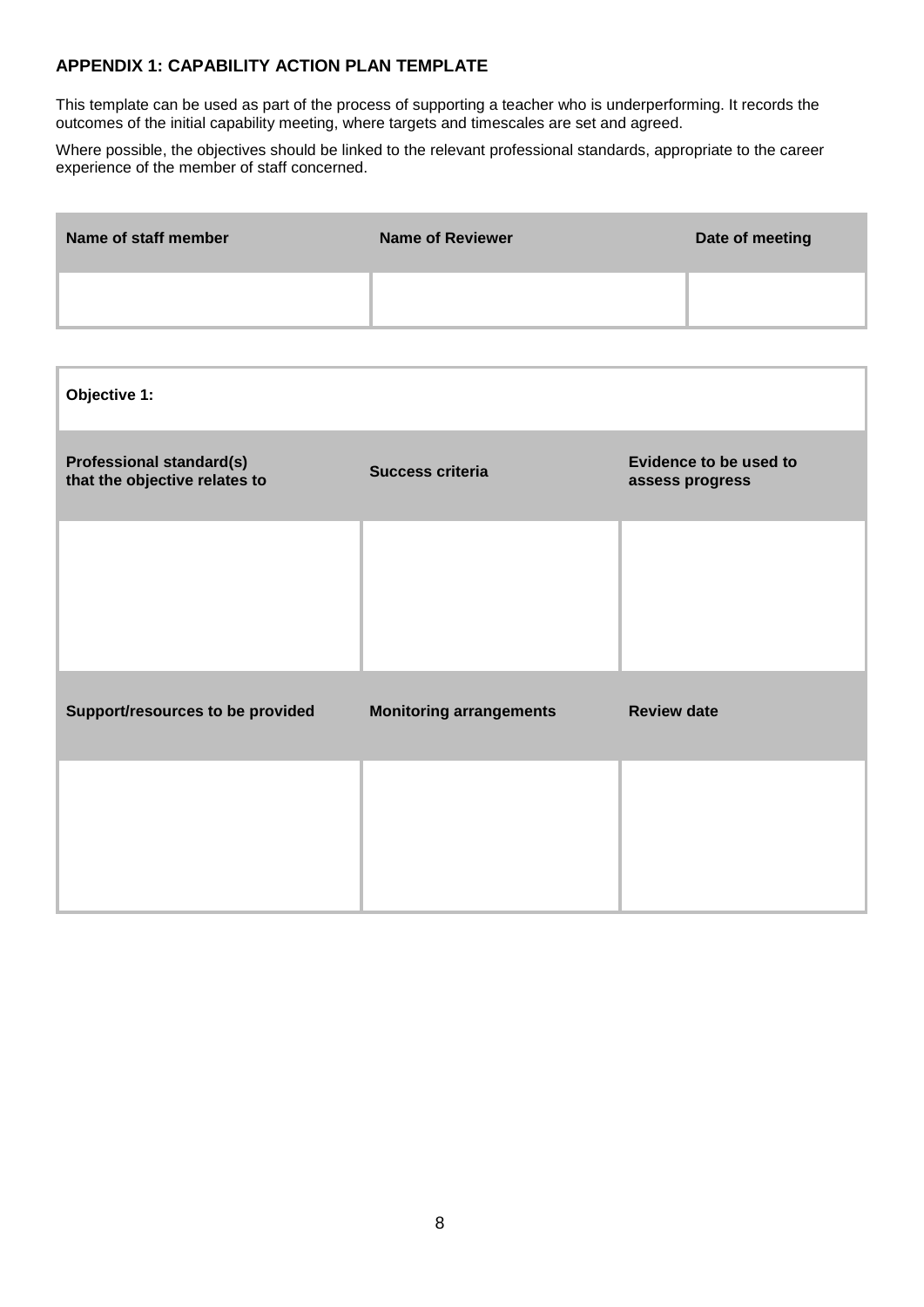| Objective 2:                                                     |                                |                                           |
|------------------------------------------------------------------|--------------------------------|-------------------------------------------|
| <b>Professional standard(s)</b><br>that the objective relates to | <b>Success criteria</b>        | Evidence to be used to<br>assess progress |
|                                                                  |                                |                                           |
|                                                                  |                                |                                           |
| Support/resources to be provided                                 | <b>Monitoring arrangements</b> | <b>Review date</b>                        |
|                                                                  |                                |                                           |
|                                                                  |                                |                                           |

| Objective 3:                                              |                                |                                           |
|-----------------------------------------------------------|--------------------------------|-------------------------------------------|
| Professional standard(s)<br>that the objective relates to | <b>Success criteria</b>        | Evidence to be used to<br>assess progress |
|                                                           |                                |                                           |
|                                                           |                                |                                           |
| Support/resources to be provided                          | <b>Monitoring arrangements</b> | <b>Review date</b>                        |
|                                                           |                                |                                           |
|                                                           |                                |                                           |